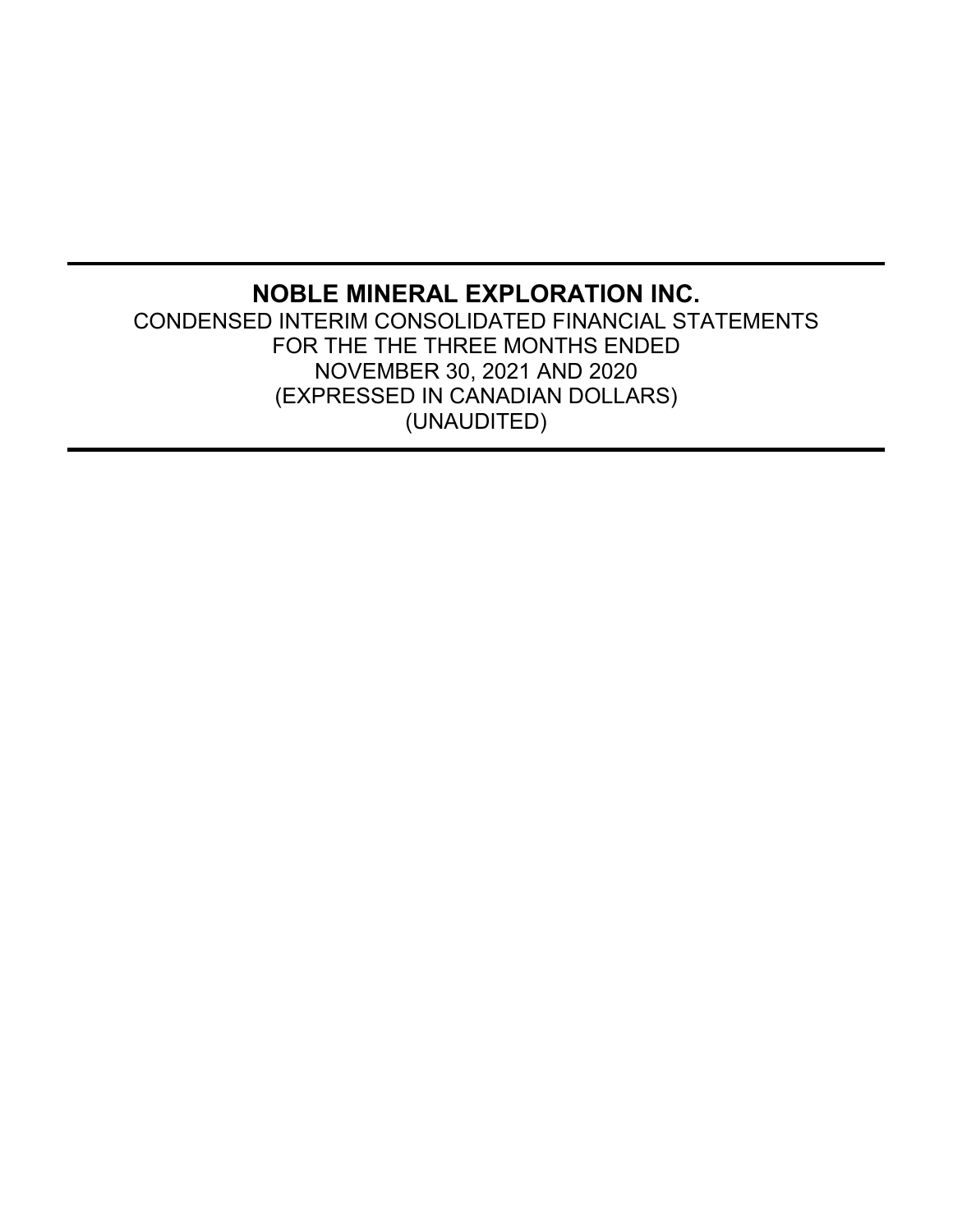# **MANAGEMENT'S RESPONSIBILITY FOR FINANCIAL REPORTING**

The accompanying unaudited condensed interim consolidated financial statements of Noble Mineral Exploration Inc. the "Company" are the responsibility of the management and Board of Directors of the Company.

The unaudited condensed interim consolidated financial statements have been prepared by management, on behalf of the Board of Directors, in accordance with the accounting policies disclosed in the notes to the unaudited condensed interim consolidated financial statements. Where necessary, management has made informed judgments and estimates in accounting for transactions which were not complete at the statement of financial position date. In the opinion of management, the unaudited condensed interim consolidated financial statements have been prepared within acceptable limits of materiality and are in accordance with International Accounting Standard 34 Interim Financial Reporting using accounting policies consistent with International Financial Reporting Standards appropriate in the circumstances.

Management has established processes, which are in place to provide them with sufficient knowledge to support management representations that they have exercised reasonable diligence to ensure that (i) the unaudited condensed interim consolidated financial statements do not contain any untrue statement of material fact or omit to state a material fact required to be stated or that is necessary to make a statement not misleading in light of the circumstances under which it is made, as of the date of and for the periods presented by the unaudited condensed consolidated interim financial statements and (ii) the unaudited condensed interim consolidated financial statements fairly present in all material respects the financial condition, results of operations and cash flows of the Company, as of the date of and for the periods presented by the unaudited condensed interim consolidated financial statements.

The Board of Directors is responsible for ensuring that management fulfills its financial reporting responsibilities and for reviewing and approving the unaudited interim condensed consolidated financial statements together with other financial information. An Audit Committee assists the Board of Directors in fulfilling this responsibility. The Audit Committee meets with management to review the internal controls over the financial reporting process and the unaudited condensed interim consolidated financial statements together with other financial information of the Company. The Audit Committee reports its findings to the Board of Directors for its consideration in approving the unaudited condensed interim consolidated financial statements together with other financial information of the Company for issuance to the shareholders.

Management recognizes its responsibility for conducting the Company's affairs in compliance with established financial standards, and applicable laws and regulations, and for maintaining proper standards of conduct for its activities.

### **NOTICE TO READER**

The accompanying unaudited condensed interim consolidated financial statements of the Company have been prepared by and are the responsibility of management. The unaudited condensed interim financial statements have not been reviewed by the Company's auditors.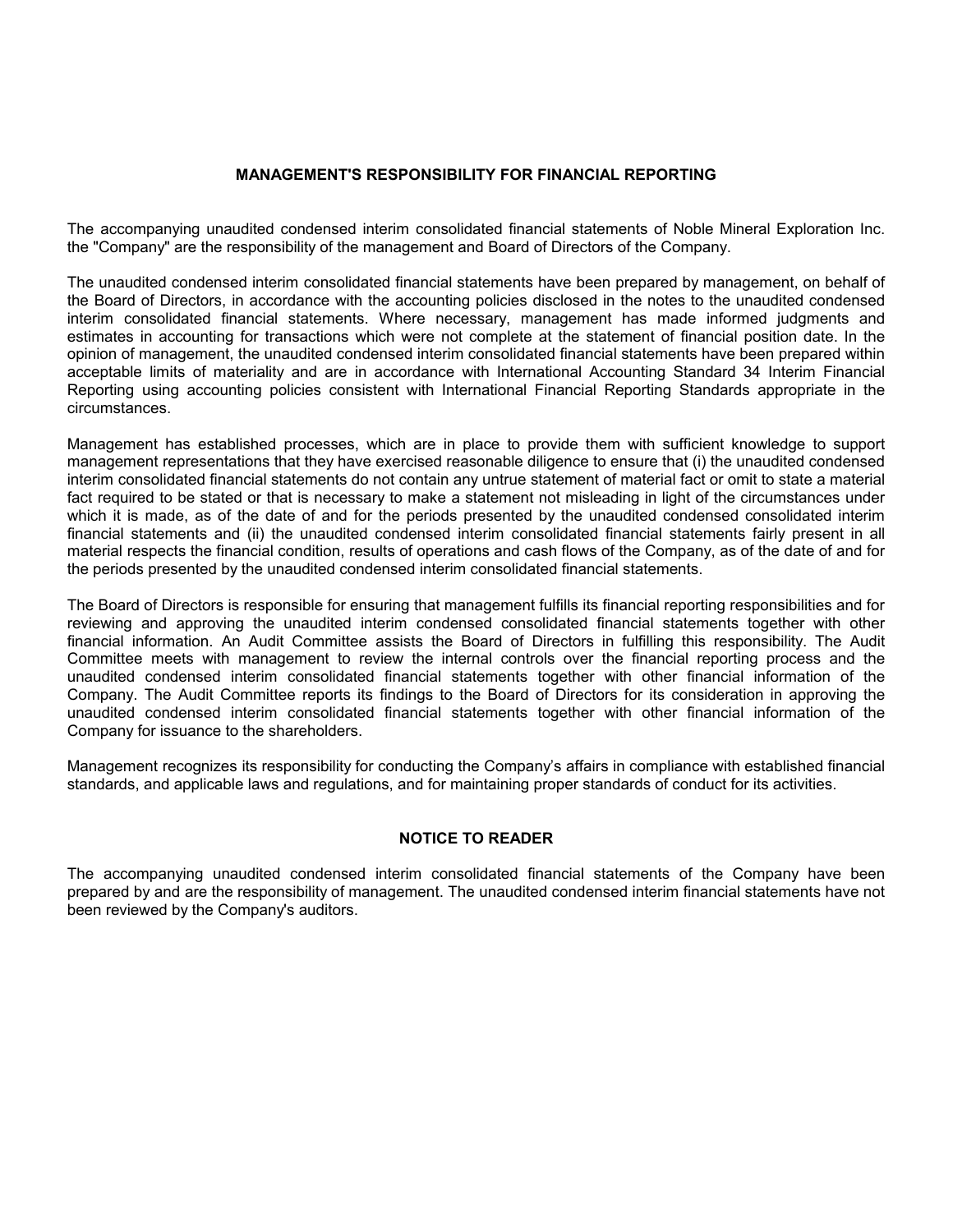# **Noble Mineral Exploration Inc.**

Condensed Interim Consolidated Statements of Financial Position (Expressed in Canadian Dollars) (Unaudited)

| As at                                                                                                                                                                                                                                        | November 30,<br>2021 |                                                         | August 31,<br>2021 |                                                         |
|----------------------------------------------------------------------------------------------------------------------------------------------------------------------------------------------------------------------------------------------|----------------------|---------------------------------------------------------|--------------------|---------------------------------------------------------|
| <b>Assets</b><br><b>Current assets</b><br>Cash and cash equivalents                                                                                                                                                                          | \$                   | 1,963,655                                               | \$                 | 2,114,742                                               |
| Prepaid expenses<br>Sundry receivables<br>Marketable securities (Note 3)                                                                                                                                                                     |                      | 47,726<br>59,269<br>10,267,806                          |                    | 20,395<br>36,358<br>8,384,716                           |
| Total current assets<br>Non-current assets                                                                                                                                                                                                   |                      | 12,338,456                                              |                    | 10,556,211                                              |
| Exploration and evaluation assets (Note 4)                                                                                                                                                                                                   |                      | 4,402,596                                               |                    | 4,061,645                                               |
| <b>Total assets</b>                                                                                                                                                                                                                          | \$                   | 16,741,052                                              | \$                 | 14,617,856                                              |
| <b>Liabilities</b><br><b>Current liabilities</b><br>Bank indebtedness (Note 15)<br>Accounts payable and accrued liabilities (Notes 10 and 13)                                                                                                | \$                   | 238,182<br>518,864                                      | \$                 | 251,657<br>632,233                                      |
| <b>Total liabilities</b>                                                                                                                                                                                                                     |                      | 757,046                                                 |                    | 883,890                                                 |
| <b>Shareholders' Equity</b><br>Share capital<br>Authorized<br>Unlimited number of common shares at no par value<br>Issued (Note 5)<br>Share-based payments and expired warrants reserve (Note 6)<br>Warrants (Note 7)<br>Accumulated deficit |                      | 21,203,844<br>11,615,537<br>2,096,200<br>(18, 931, 575) |                    | 20,429,170<br>11,599,801<br>2,332,210<br>(20, 627, 215) |
| <b>Total shareholders' equity</b>                                                                                                                                                                                                            |                      | 15,984,006                                              |                    | 13,733,966                                              |
| Total liabilities and shareholders' equity                                                                                                                                                                                                   | S.                   | 16,741,052                                              | S                  | 14,617,856                                              |

Nature of Operations and Going Concern (Note 1) Subsequent Events (Note 16)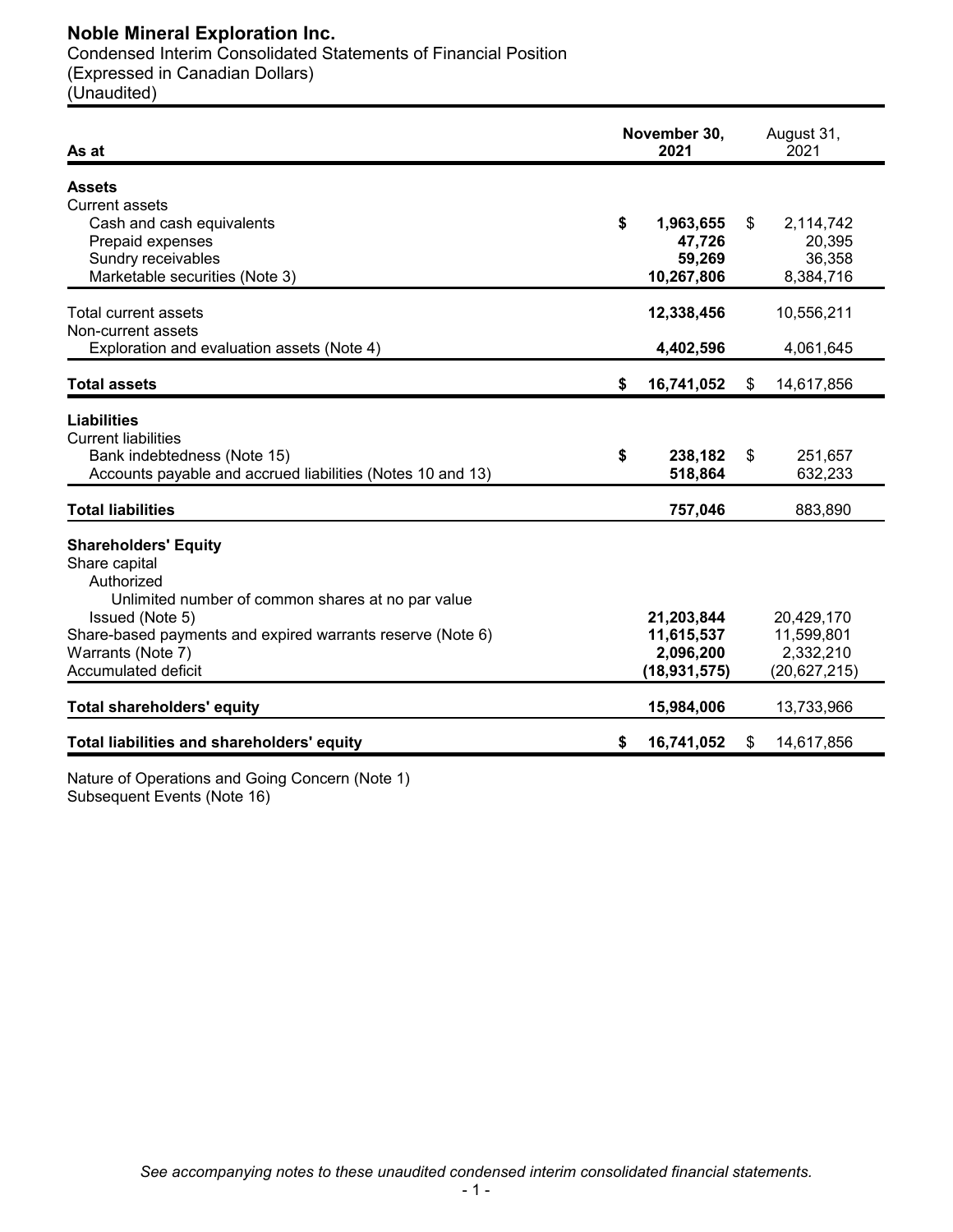# **Noble Mineral Exploration Inc.**

Condensed Interim Consolidated Statements of Comprehensive Earnings(Loss) (Expressed in Canadian Dollars Except Number of Shares) (Unaudited)

| For the three months ended November 30,                                                                      | 2021                                           | 2020                       |
|--------------------------------------------------------------------------------------------------------------|------------------------------------------------|----------------------------|
| <b>Expenses</b><br>General and administrative (Note 11)                                                      | 204.430 \$                                     | 110,435                    |
| Fair value adjustment on marketable securities (gain)                                                        | (1,900,070)                                    | (53, 825)                  |
| Net earnings and comprehensive earnings (loss)                                                               | $$1,695,640$ \$                                | (56, 610)                  |
| Basic earnings (loss) per share (Note 8)<br>diluted earnings(loss) per share (Note 8)                        | \$<br>$0.01 \text{ }$ \$<br>$0.01 \text{ }$ \$ | (0.00)<br>(0.00)           |
| Weighted average number of shares outstanding-basic<br>Weighted average number of shares outstanding-diluted | 190,525,781<br>193,096,345                     | 154,322,739<br>155.064.823 |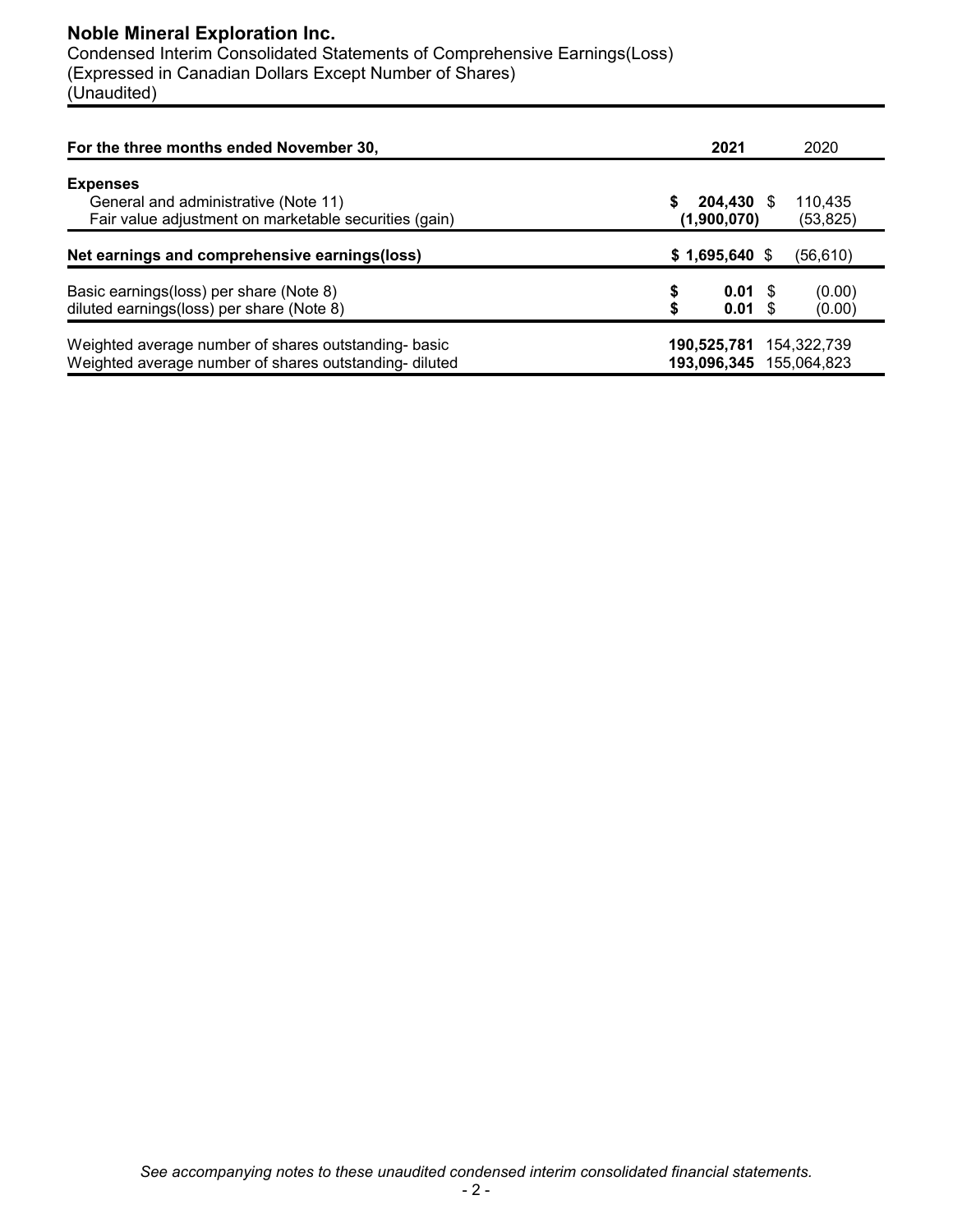# **Noble Mineral Exploration Inc.**

Condensed Interim Consolidated Statements of Changes in Shareholders' Equity (Expressed in Canadian Dollars)

(Unaudited)

|                                                                                             | <b>Share Capital</b> | <b>Share-Based</b><br><b>Payments</b><br>and Expired<br><b>Warrants</b><br><b>Reserve</b> | <b>Warrants</b>                       | <b>Accumulated</b><br><b>Deficit</b> | Total              |
|---------------------------------------------------------------------------------------------|----------------------|-------------------------------------------------------------------------------------------|---------------------------------------|--------------------------------------|--------------------|
| Balance, August 31, 2021                                                                    |                      | $$20,429,170$ $$11,599,801$                                                               | \$2,332,210                           | \$(20,627,215) \$13,733,966          |                    |
| Shares issued for exploration and evaluation assets (Note 4)                                | 220,000              |                                                                                           |                                       |                                      | 220,000            |
| Exercise of warrants - cash                                                                 | 328,400              |                                                                                           |                                       |                                      | 328,400            |
| Exercise of warrants - valuation                                                            | 220,274              | $\sim$                                                                                    | (220, 274)                            |                                      |                    |
| Expiry of warrants                                                                          |                      | 15,736                                                                                    | (15, 736)                             | $\blacksquare$                       | $\blacksquare$     |
| Vesting and settlement of restricted share units<br>Net earnings and comprehensive earnings | 6,000                |                                                                                           |                                       | 1,695,640                            | 6,000<br>1,695,640 |
| Balance, November 30, 2021                                                                  |                      | \$21,203,844 \$11,615,537                                                                 | \$2,096,200                           | $$(18,931,575)$ $$15,984,006$        |                    |
|                                                                                             |                      |                                                                                           |                                       |                                      |                    |
| Balance, August 31, 2020                                                                    |                      | \$15,626,334 \$11,332,732 \$4,047,783                                                     |                                       | $$(22,264,743)$ \$                   | 8,742,106          |
| Net loss and comprehensive loss                                                             |                      |                                                                                           |                                       | (56,610)                             | (56, 610)          |
| Balance, November 30, 2020                                                                  |                      |                                                                                           | \$15,626,334 \$11,332,732 \$4,047,783 | \$(22,321,353) \$8,685,496           |                    |

*See accompanying notes to these unaudited condensed interim consolidated financial statements.*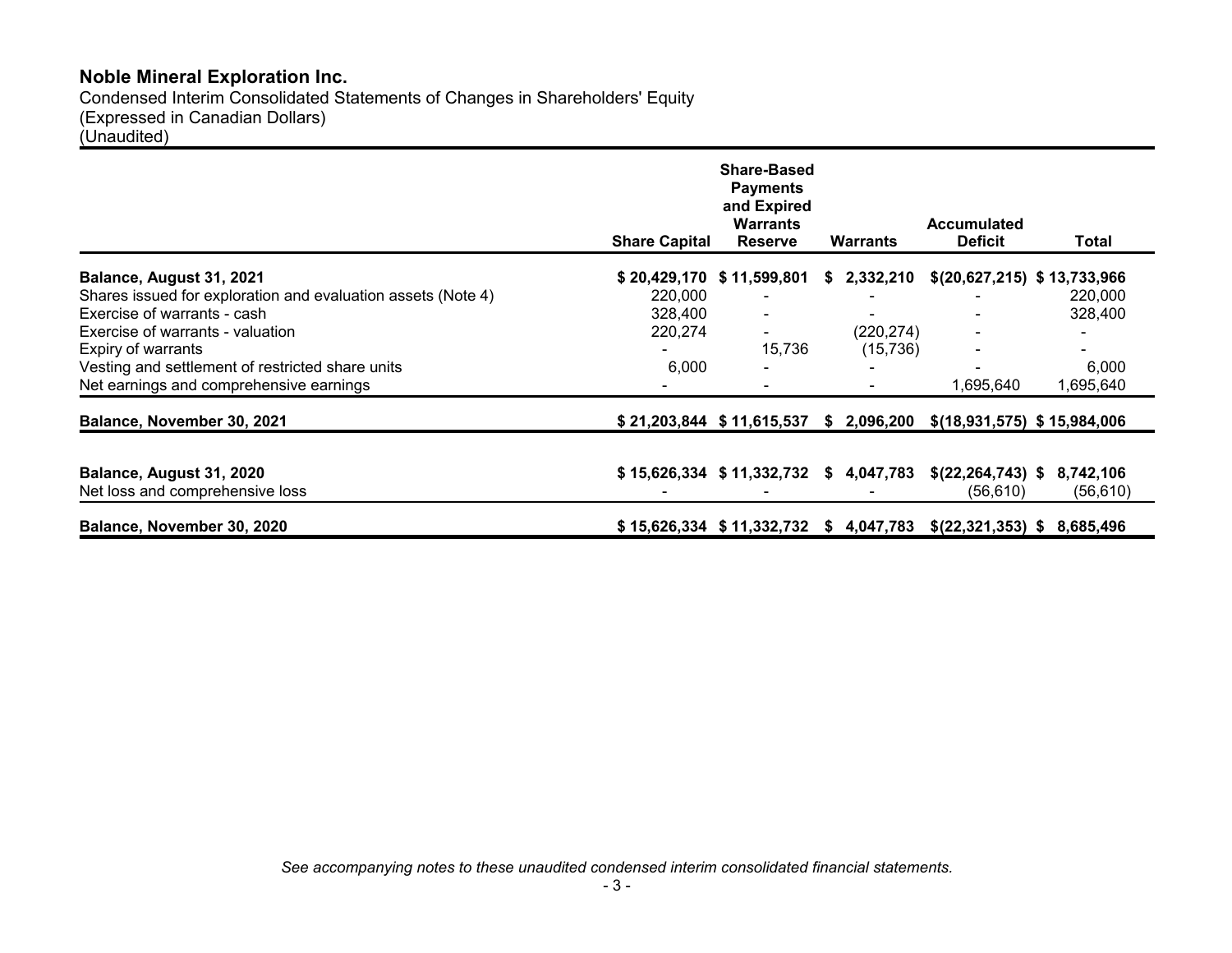| For the Three Months Ended November 30,                                                                                                         | 2021                          | 2020                          |
|-------------------------------------------------------------------------------------------------------------------------------------------------|-------------------------------|-------------------------------|
| <b>Operating Activities</b><br>Payments to suppliers<br>Payments to management                                                                  | \$<br>(348, 841)<br>(19, 500) | (194, 973)<br>\$.<br>(23,082) |
| Net cash used in operating activities                                                                                                           | (368, 341)                    | (218, 055)                    |
| <b>Financing Activities</b><br>Cash from exercise of warrants, net of costs<br><b>Bank indebtedness</b><br>Repayment of promissory note payable | 328,400<br>(13, 175)          | (174, 603)                    |
| Net cash provided by financing activities                                                                                                       | 315,225                       | (174, 603)                    |
| <b>Investing Activities</b><br>Proceeds on disposal of marketable securities<br>Costs of exploration and evaluation assets (Note 4)             | 16,980<br>(114, 951)          | 349,000<br>(53,077)           |
| Net cash (used in) provided by investing activities                                                                                             | (97, 971)                     | 295,923                       |
| Change in cash and cash equivalents during the period                                                                                           | (151, 087)                    | (96, 735)                     |
| Cash and cash equivalents, beginning of period                                                                                                  | 2,114,742                     | 376,663                       |
| Cash and cash equivalents, end of period                                                                                                        | \$1,963,655                   | \$<br>279,928                 |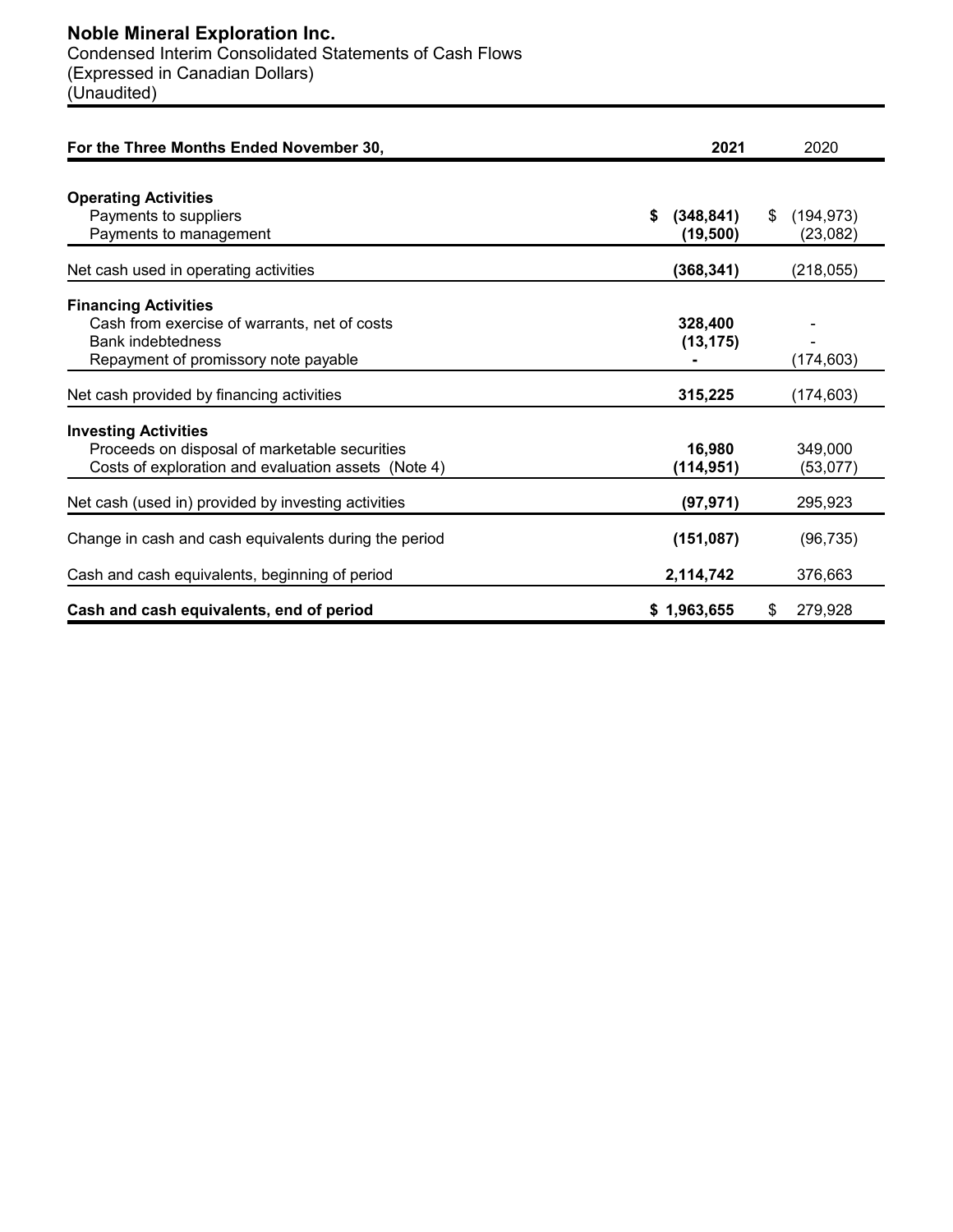### **1. Nature of Operations and Going Concern**

Noble Mineral Exploration Inc., ("the Company" or "Noble") is in the mineral exploration and evaluation business. Noble has a wholly-owned US subsidiary, Hawk Uranium USA, Inc. ("Hawk USA") which is inactive.

The Company is incorporated under the laws of the Province of Ontario, Canada, and its head office is located at 120 Adelaide Street West, Suite 2500, Toronto, Ontario, M5H 1T1.

The business of exploring for minerals involves a high degree of risk and there can be no assurance that planned exploration programs will result in profitable operations. The recoverability of amounts shown for exploration and evaluation assets is dependent upon completion of the acquisition of the property interests, the discovery of economically recoverable reserves, confirmation of the Company's interest in the underlying claims, the ability of the Company to obtain necessary financing to complete the development and future profitable production or, alternatively, upon disposition of such property at a profit. Changes in future conditions could require material write-downs of the carrying values of exploration and evaluation assets.

The Company's major mineral properties are Project 81 and the Holdsworth property. Unless the Company acquires or develops additional material properties, the Company will be mainly dependent upon the Project 81 property. If no additional major mineral properties are acquired by the Company, any adverse development affecting this property would have a material adverse effect on the Company's financial condition and results of its operations.

Although the Company has taken steps to verify title to the property on which it is conducting exploration and it has acquired an interest (and has obtained title insurance on most of the properties comprising Project 81), in accordance with industry standards for the current stage of exploration of such property, these procedures do not guarantee the Company's title. Title to certain properties may be subject to unregistered prior agreements, aboriginal claims, and non-compliance with regulatory requirements.

As at November 30, 2021, the Company had working capital of \$11,581,410 (August 31, 2021 - \$9,672,321) and an accumulated deficit of \$18,931,575 (August 31, 2021 - \$20,627,215). In assessing whether the going concern assumption is appropriate, management takes into account all available information about the future, which is at least, but not limited to, twelve months from the end of the reporting period. The Company's ability to continue operations and fund its exploration and evaluation assets expenditures is dependent on management's ability to secure additional financing. Management is actively pursuing such additional sources of financing, and while it has been successful in doing so in the past, there can be no assurance it will be able to do so in the future. Management is aware, in making its assessment, of material uncertainties related to events or conditions that may cast significant doubt upon the entity's ability to continue as a going concern. Accordingly, these consolidated financial statements do not give effect to adjustments that would be necessary should the Company be unable to continue as a going concern and therefore to realize its assets and liquidate its liabilities and commitments in other than the normal course of business and at amounts different from those in the accompanying consolidated financial statements. These adjustments could be material.

The outbreak of the novel strain of coronavirus, specifically identified as "COVID-19", has resulted in governments worldwide enacting emergency measures to combat the spread of the virus. These measures, which include the implementation of travel bans, self-imposed quarantine periods and social distancing, have caused material disruption to businesses globally resulting in an economic slowdown. Global equity markets have experienced significant volatility and weakness. Governments and central banks have reacted with significant monetary and fiscal interventions designed to stabilize economic conditions. The duration and impact of the COVID-19 outbreak is unknown at this time, as is the efficacy of the government and central bank interventions. It is not possible to reliably estimate the length and severity of these developments and the impact on the financial results and condition of the Company and its operating subsidiaries in future periods.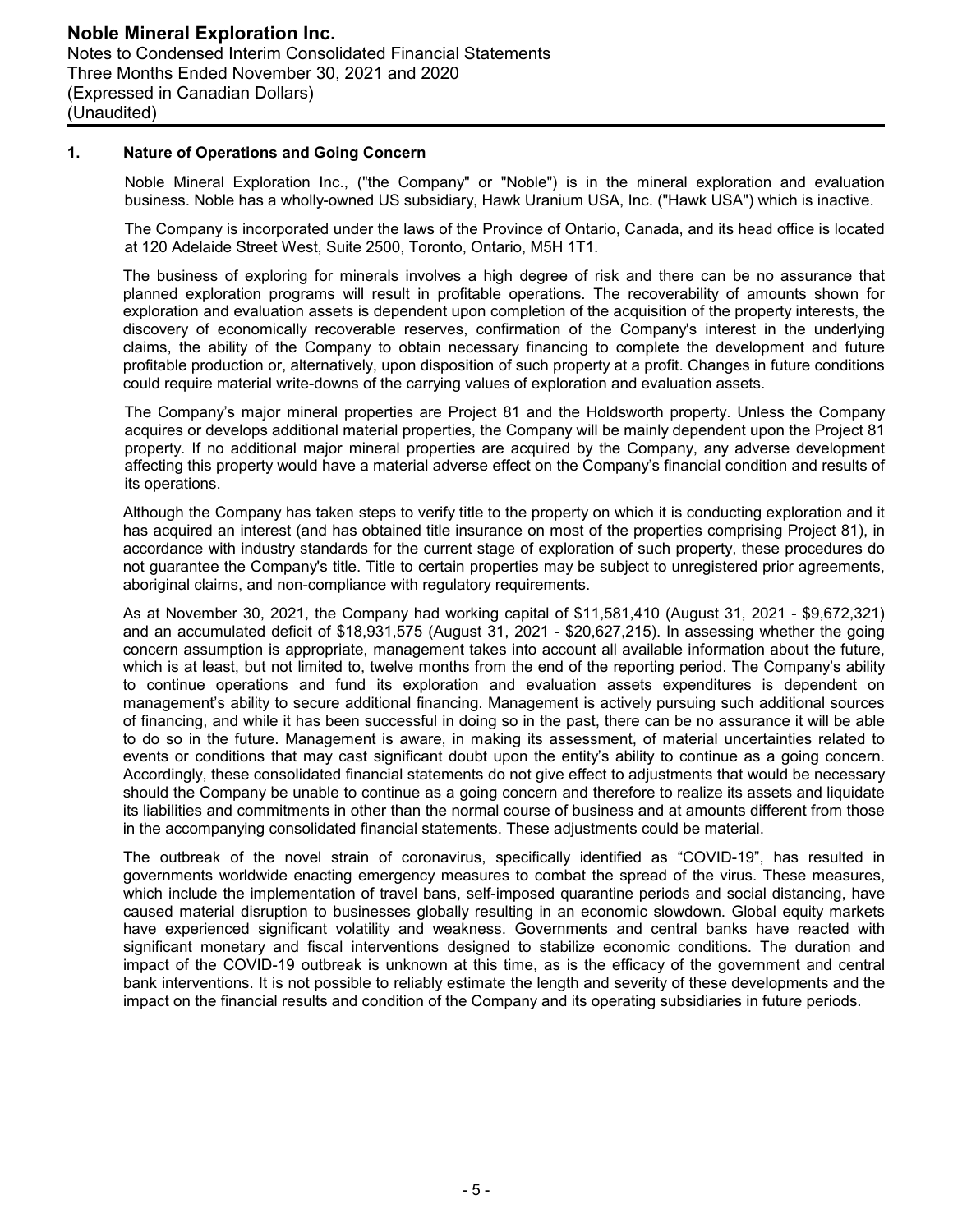## **1. Nature of Operations and Going Concern (Continued)**

Due to the worldwide COVID-19 outbreak, material uncertainties may come into existence that could influence management's going concern assumption. Management cannot accurately predict the future impact COVID-19 may have on:

- Demand for base metals
- The severity and the length of potential measures taken by governments to manage the spread of the virus and their effect on labour availability and supply lines;
- Availability of essential supplies;
- Global oil prices:
- Purchasing power of the Canadian dollar; and
- Ability to obtain funding.

At the date of the approval of these consolidated financial statements, the Canadian government has not introduced measures which impede the activities of the Company. Management believes the business will continue and accordingly, the current situation bears no impact on management's going concern assumption. However, it is not possible to reliably estimate the length and severity of these developments and the impact on the financial results and condition of the Company in future periods.

### **2. Accounting Policies**

### Statement of Compliance

These unaudited condensed interim consolidated financial statements have been prepared in accordance with International Accounting Standard 34, Interim Financial Reporting. Accordingly, they do not include all of the information required for full annual financial statements required by International Financial Reporting Standards ("IFRS") as issued by the International Accounting Standards Board ("IASB") and interpretations issued by International Financial Reporting Interpretations Committee ("IFRIC").

These unaudited condensed interim consolidated financial statements have been prepared on a historical cost basis except for the revaluation of certain financial instruments. In addition, these unaudited condensed interim consolidated financial statements have been prepared using the accrual basis of accounting except for cash flow information.

In the preparation of these unaudited condensed interim consolidated financial statements, management is required to make estimates and assumptions that affect the reported amounts of assets and liabilities, the disclosure of contingent assets and liabilities at the date of the unaudited condensed interim financial statements and the reported amounts of expenses during the period. Actual results could differ from these estimates.

The condensed interim consolidated financial statements were approved by the Board of Directors on January 25, 2022.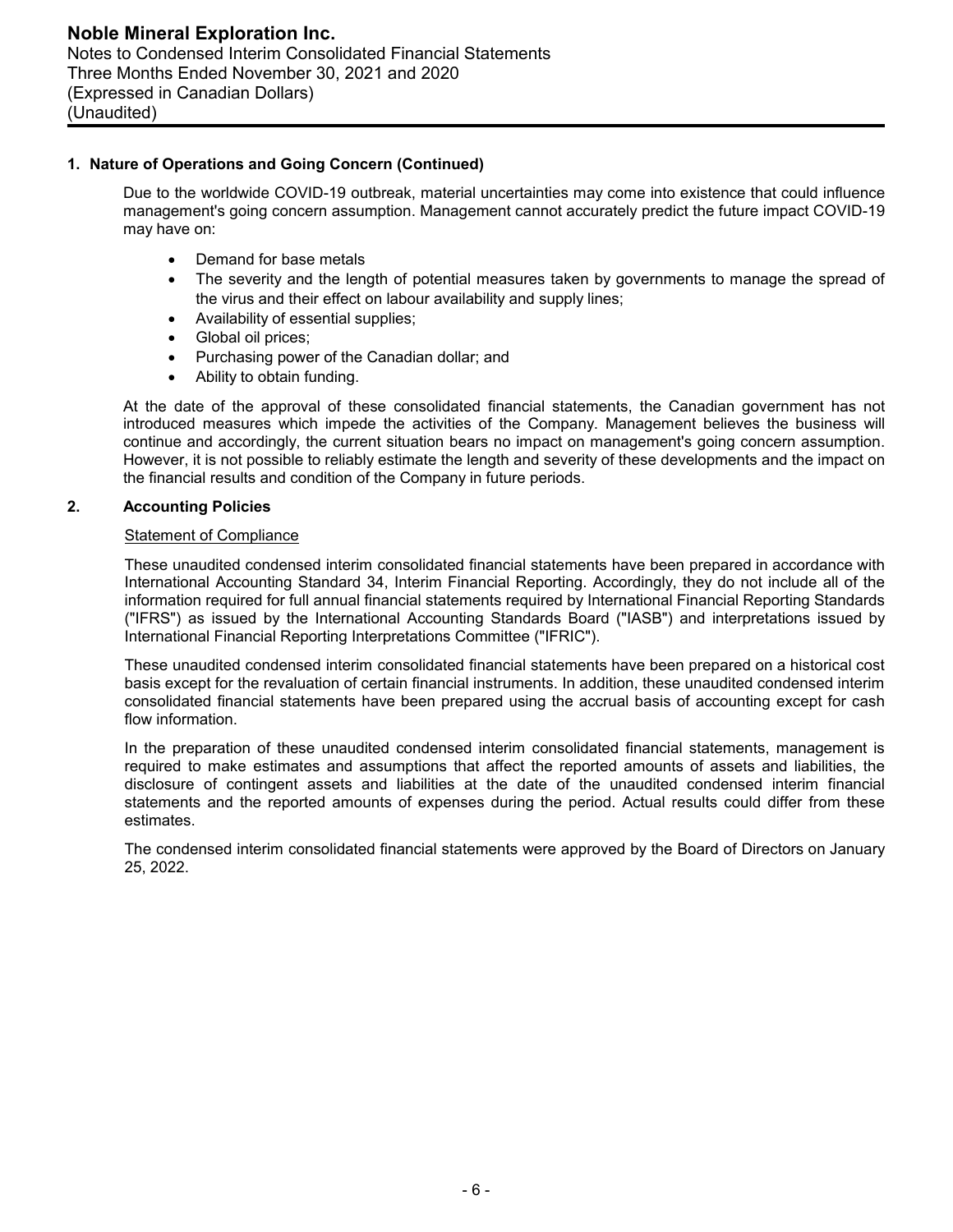# **3. Marketable Securities**

As at November 30, 2021, the Company owned several positions in Canadian junior resource companies. These investments are classified as fair value through profit and loss.

The following is a breakdown of the fair market value of marketable securities held:

|                                                       | November 30,<br>2021     | August 31,<br>2021 |
|-------------------------------------------------------|--------------------------|--------------------|
| Canada Nickel Company Inc. ("Canada Nickel") - shares | \$7,815,361              | \$ 6,234,970       |
| MacDonald Mines Exploration Ltd. - shares             | 110.520                  | 165.780            |
| Spruce Ridge Resources Ltd. ("Spruce Ridge") - shares | 2,340,000                | 1,980,000          |
| Other                                                 | 1.925                    | 3,966              |
|                                                       | \$10,267,806 \$8,384,716 |                    |

A continuity of marketable securities is as follows:

|                                                                     | <b>Three Months</b><br><b>Ended</b><br>November 30,<br>2021 | Year<br>Ended<br>August 31,<br>2021 |
|---------------------------------------------------------------------|-------------------------------------------------------------|-------------------------------------|
| Balance, beginning of period                                        | \$8,384,716                                                 | \$6,076,211                         |
| Acquisition of marketable securities                                |                                                             | 500.000                             |
| Proceeds on disposition of marketable securities                    | (16,980)                                                    | (349, 206)                          |
| Canada Nickel shares received on option agreement                   |                                                             | 670,000                             |
| Transfers Canada Nickel Shares on acquisition of property interests |                                                             | (605, 034)                          |
| Changes in fair market value                                        | 1,900,070                                                   | 2,094,018                           |
| Other                                                               |                                                             | (1,273)                             |
| Balance, end of period                                              | \$10,267,806                                                | \$ 8,384,716                        |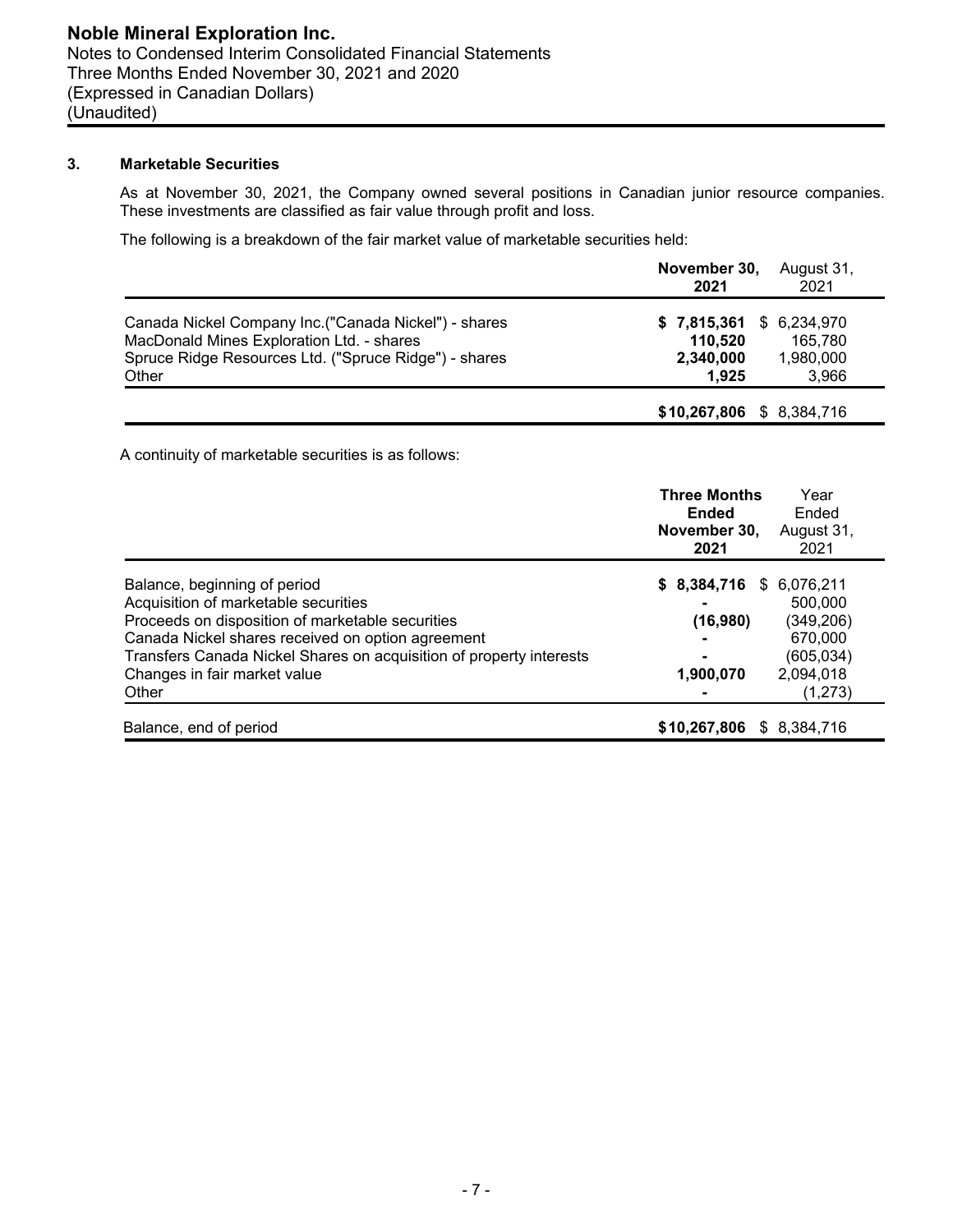# **4. Exploration and Evaluation Assets**

| November 30,<br>2021 | August 31,<br>2021                                                                                 |
|----------------------|----------------------------------------------------------------------------------------------------|
|                      |                                                                                                    |
|                      |                                                                                                    |
| 269,542              | 891,560                                                                                            |
| 99,856<br>66,906     | 131,092<br>2,383<br>5,626<br>11,247                                                                |
| 38<br>(100, 000)     | (452, 500)<br>5,044<br>÷.                                                                          |
| 336,342              | 594,452                                                                                            |
|                      |                                                                                                    |
|                      |                                                                                                    |
| \$<br>2,168          | 509,000<br>989                                                                                     |
| \$                   | 509,989                                                                                            |
|                      |                                                                                                    |
| \$<br>1,800<br>641   | 285,000                                                                                            |
| \$<br>287,441        | $\boldsymbol{\mathsf{S}}$<br>285,000                                                               |
|                      | $$3,266,656$ $$2,672,204$<br>$$3,602,998$ $$3,266,656$<br>509,989 \$<br>$512,157$ \$<br>285,000 \$ |

*For a complete description of the Company's exploration and evaluation assets, please refer to note 6 of the Company's August 31, 2021 audited consolidated financial statements.*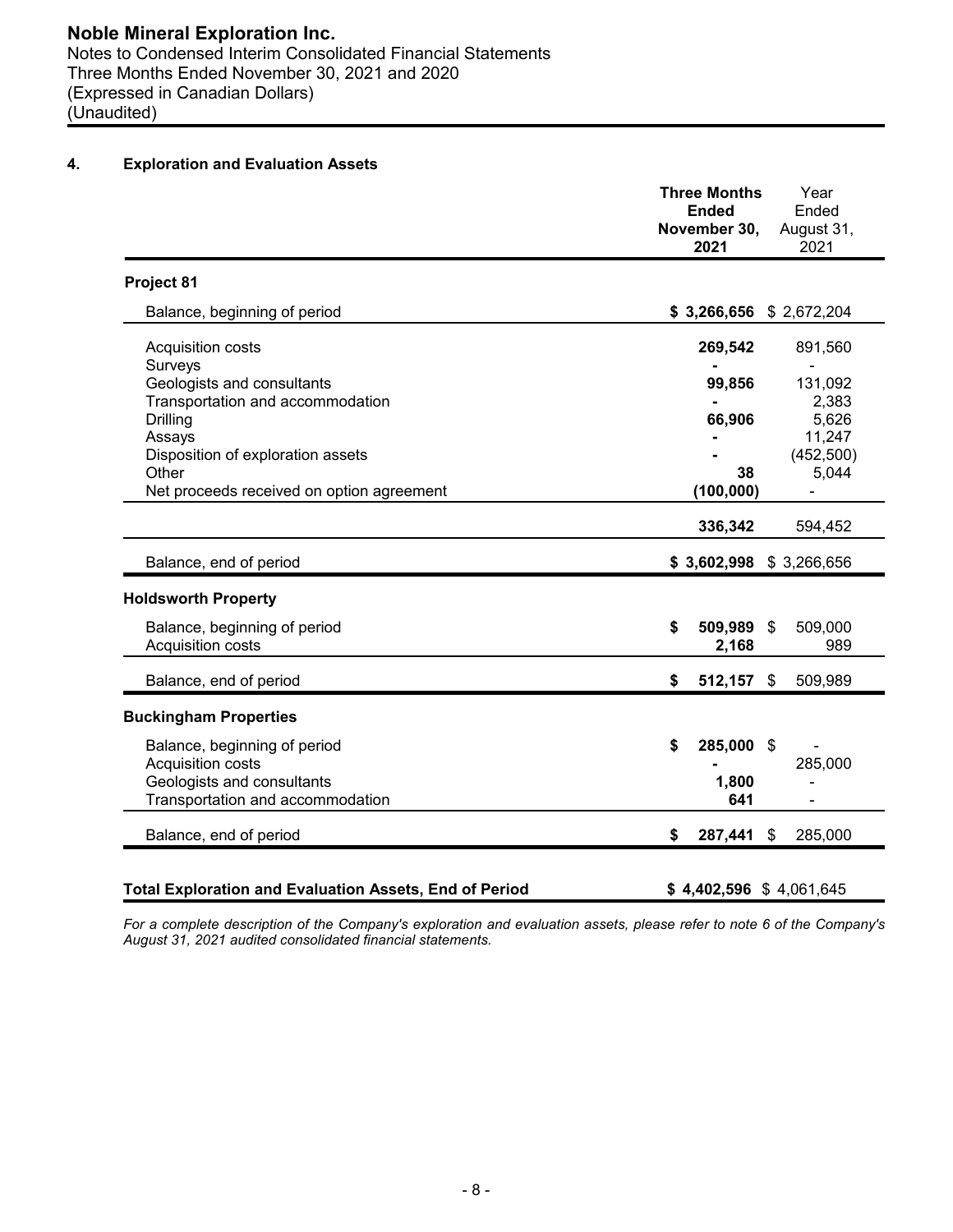# **4. Exploration and Evaluation Assets** (Continued)

## **(a) Project 81, Timmins, Ontario**

- i) On October 1, 2021, the Company closed a Purchase and Sale Agreement in a 50/50 partnership with 11530313 Canada Inc. ("11530313") to acquire 317 patented and tenure identified mining claims (the "Claims") in Carnegie, Kidd, Wark and Prosser Townships totaling about 6,600 hectares formerly held by Explor Resources, a wholly owned subsidiary of Galleon Gold Corp. ("Galleon"). Pursuant to the terms of the Agreement, 11530313 has paid \$250,000 to Galleon, and Noble is issuing to Galleon 2,000,000 common shares of Noble (issued October 1, 2021 and ascribed a fair value of \$220,000). On closing, Noble and 11530313 had a 50% ownership of the Claims.
- ii) On November 16, 2021, the Company announced the execution of an agreement to sell additional properties from Project 81 to Canada Nickel. Pursuant to that agreement, from Project 81 holdings approximately 1,231 patented properties and single cell mining claims in Crawford, Lucas, Nesbitt, Aubin, Mahaffy, Kingsmill, Mabee, MacDiarmid, Dargavel and Bradburn Townships were sold to Canada Nickel. The transaction was designed to consolidate all of the key nickel targets from the Company's Project 81 land package such that they will be held by Canada Nickel, while allowing the Company to focus its exploration activities on gold/VMS targets in other areas of Project 81, as well as on other properties held by the Company.

The transaction closed in December 2021, at which time:

- the Company transferred ownership to the applicable properties and claims to Canada Nickel;
- the Company retained a 2% net smelter returns royalty on approximately 720 claims in Mahaffy, MacDiarmid and Bradburn Townships that were grouped in three property areas, with that royalty being subject to a 50% buyback (which, if fully exercised, would reduce the Company's royalty to 1%) for a payment of \$1.5 million per property area if exercised during the first year after closing, increasing to \$2.5 million per property area if exercised during the second year after closing, and further increasing to \$5 million per property area if exercised at any time thereafter;
- the Company continued to hold the existing right to acquire a royalty of between 0.25% and 0.875% on a small number of claims in MacDiarmid Township, having acquired that right when it acquired those claims (part of the IEP Claims) earlier in 2021; and
- the Company was issued 3.5 million common shares of Canada Nickel as payment under this transaction (those shares being subject to a four-month hold period).

The Company has undertaken to distribute those 3.5 million shares of Canada Nickel as a dividend-inkind to the Company's shareholders after the expiration of the four-month hold period. That distribution remains subject to compliance with TSXV policies and applicable laws and regulations. The record date, the distribution date, the effective ratio of Canada Nickel shares per the Company shares that will apply to the distribution and the other conditions of the distribution will be announced after the expiration of the four-month hold period.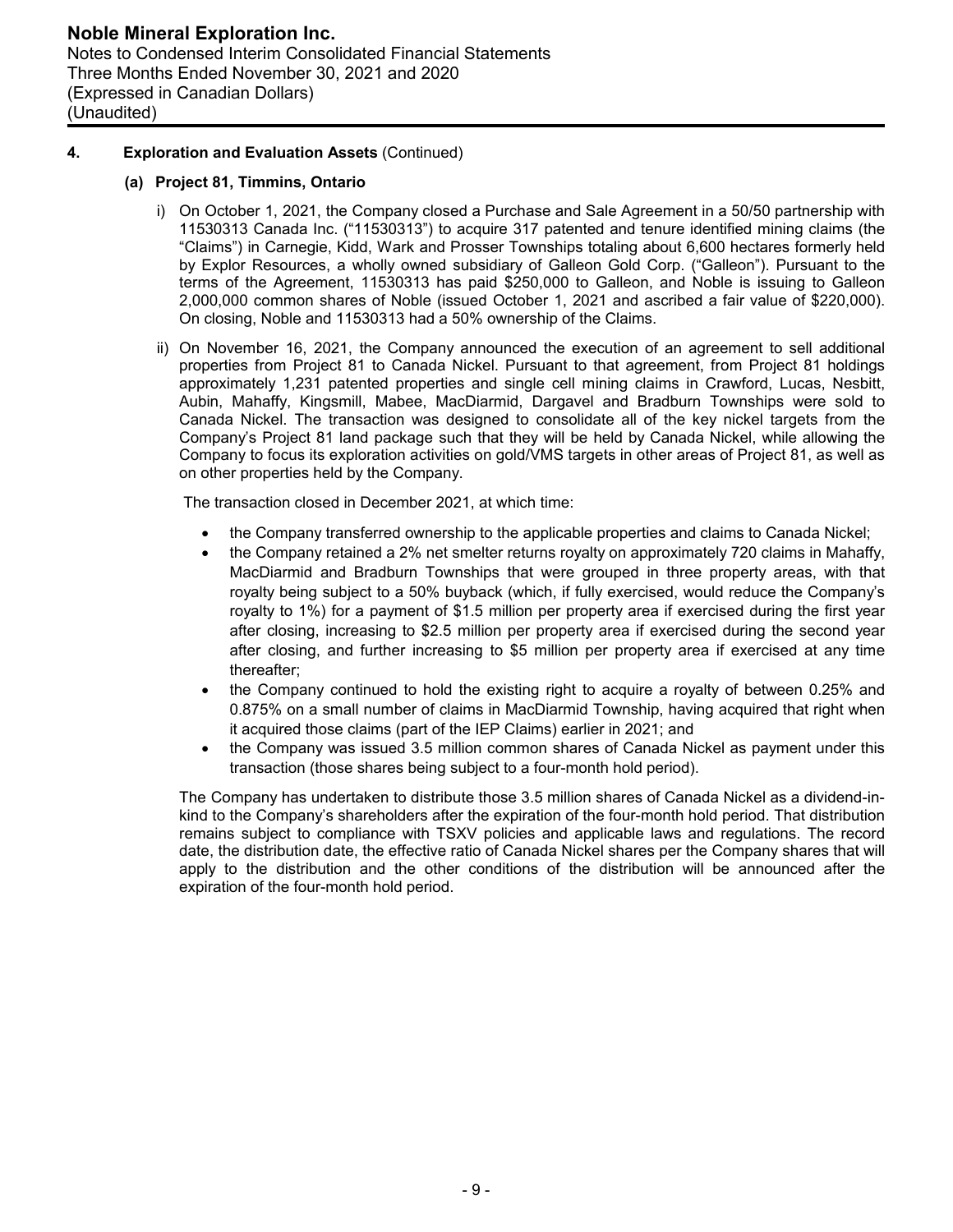### **5. Share Capital**

|                                                              | <b>Number</b><br>of Shares | <b>Stated</b><br>Value |
|--------------------------------------------------------------|----------------------------|------------------------|
| Balance, August 31, 2020 and November 30, 2020               | 154,322,739                | \$15,626,334           |
| Balance, August 31, 2021                                     | 188,331,435                | \$20,429,170           |
| Shares issued for exploration and evaluation assets (Note 6) | 2,000,000                  | 220,000                |
| Exercise of warrants                                         | 3,756,666                  | 548.674                |
| Issued on vesting of restricted share units (Note 9(c))      | 52.238                     | 6,000                  |
| Balance, November 30, 2021                                   | 194,140,339                | \$21,203,844           |

# **6. Share-Based Payments**

# **a) Stock Options**

|                                                | Number of<br><b>Stock Options</b> |   | <b>Weighted Average</b><br><b>Exercise Price</b> |  |
|------------------------------------------------|-----------------------------------|---|--------------------------------------------------|--|
| Balance, August 31, 2020<br>Options expired    | 4,200,000<br>(200,000)            | S | 0.15<br>0.15                                     |  |
| Balance, November 30, 2020                     | 4,000,000                         |   | 0.15                                             |  |
| Balance, August 31, 2021 and November 30, 2021 | 4,000,000                         |   | 0.15                                             |  |

As of November 30, 2021, the following options were outstanding:

| <b>Expiry</b><br><b>Date</b>          | <b>Exercise</b><br>Price (\$) | Weighted<br>Average<br>Remaining<br>Contractual<br>Life (Years) | <b>Fair Value</b><br>of Options<br>Outstanding (\$) Option (\$) | <b>Fair Value</b><br>per | Number of<br><b>Options</b><br><b>Outstanding</b> |
|---------------------------------------|-------------------------------|-----------------------------------------------------------------|-----------------------------------------------------------------|--------------------------|---------------------------------------------------|
| October 20, 2022<br>February 25, 2022 | 0.125<br>0.17                 | 0.89<br>0.24                                                    | 276.620<br>379,630                                              | 0.20<br>0.15             | 1,500,000<br>2,500,000                            |
|                                       | 0.15                          | 0.48                                                            | 656,250                                                         |                          | 4,000,000                                         |

Of the 4,000,000 options outstanding, all have vested and are exercisable.

### **b) Share-Based and Expired Warrants Reserve**

Share-based and expired warrants reserves include the accumulated fair value of options and the transferred value of expired warrants. Share-based and expired warrants reserves record items recognized as share-based payments in the form of stock option grants and vesting of such options until such time that these stock options are exercised, at which time the corresponding amount will be transferred to share capital. If the options expire unexercised, the amount recorded will stay in the sharebased and expired warrants reserve.

The reserve also records the fair value of expired warrants.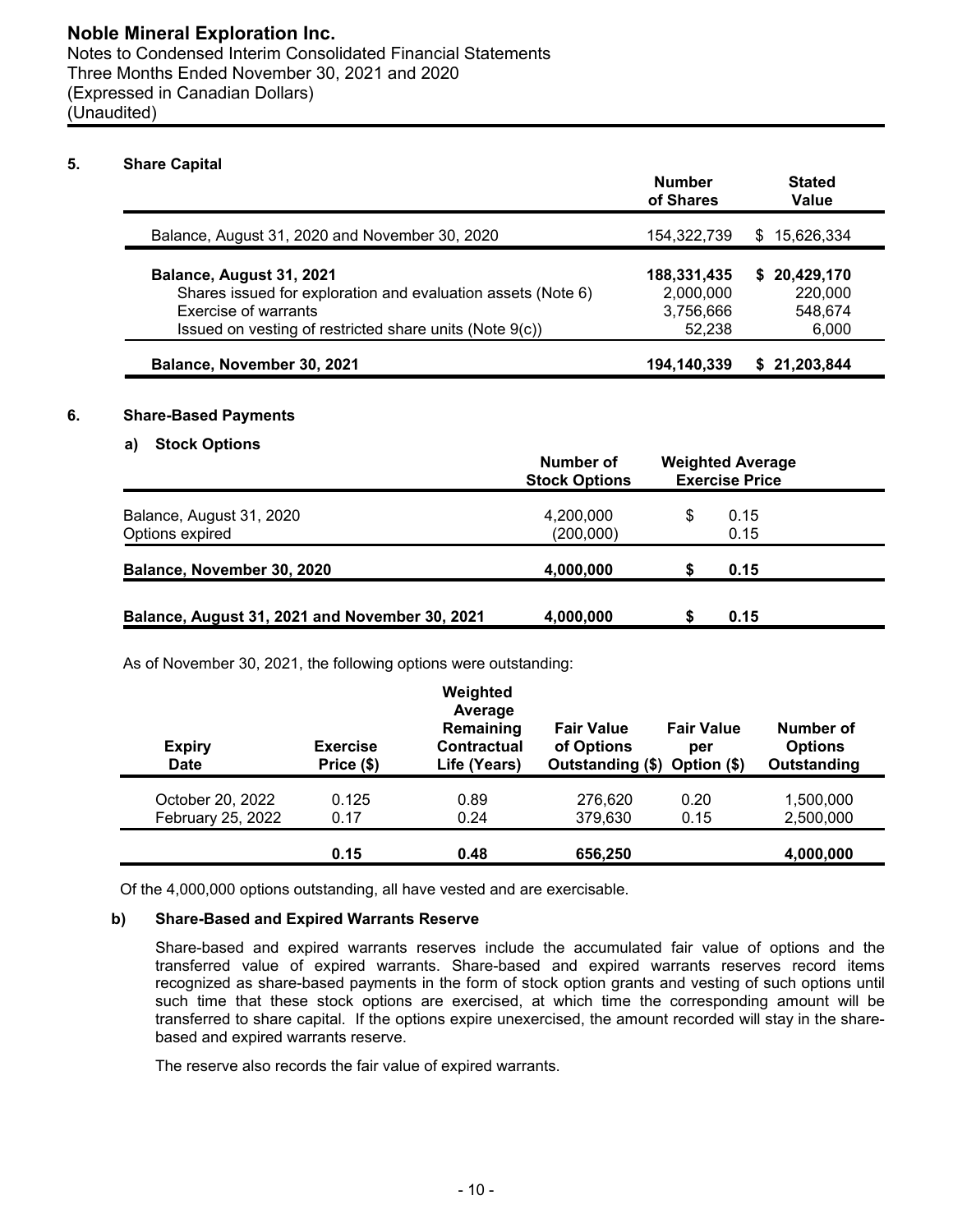#### **6. Share-Based Payments (Continued)**

#### **c) Supplement Equity Incentive Plan**

During the period, pursuant to the terms of the Company's Supplemental Equity Incentive Plan (the "Supplemental EIP"), the Company granted 52,238 compensation units a consultant of the Company (three months ended November 30, 2020 - nil). The units fully vested at the time of grant. Accordingly, the units may be settled in the corresponding number of common shares of the Company, in the cash equivalent or in a combination of shares and cash. 52,238 were settled and paid in shares of the Company during the three months ended November 30, 2021, ascribed a fair value of \$6,000 and charged to exploration and evaluation assets (three months ended November 30, 2020 - \$nil).

The Company has accounted for these RSUs as share based payments in equity because the option to settle the award in cash remains at the sole discretion of the Board of Directors and there is no present obligation to settle the award in cash.

#### **7. Warrants**

| <b>Type of Warrant</b>                                                         | Number of<br><b>Warrants</b><br>Outstanding | <b>Warrant</b><br><b>Value</b>             |  |
|--------------------------------------------------------------------------------|---------------------------------------------|--------------------------------------------|--|
| <b>Regular Warrants</b>                                                        |                                             |                                            |  |
| Balance, August 31, 2020 and November 30, 2020                                 | 69,713,794                                  | \$<br>3,684,774                            |  |
| Balance, August 31, 2021<br>Exercised<br>Expired                               | 37,858,040<br>(3,656,666)<br>(433, 333)     | \$<br>2,121,063<br>(209, 184)<br>(15, 736) |  |
| Balance, November 30, 2021                                                     | 33,768,041                                  | \$<br>1,896,143                            |  |
| <b>Compensation Warrants</b><br>Balance, August 31, 2020 and November 30, 2020 | 3,419,357                                   | \$<br>363,009                              |  |
| Balance, August 31, 2021<br>Exercised                                          | 962,708<br>(100,000)                        | \$<br>211,147<br>(11,090)                  |  |
| Balance, November 30, 2021                                                     | 862,708                                     | \$<br>200,057                              |  |
| Total, November 30, 2020                                                       | 73,133,151                                  | \$<br>4,047,783                            |  |
| Total, November 30, 2021                                                       | 34,630,749                                  | \$<br>2,096,200                            |  |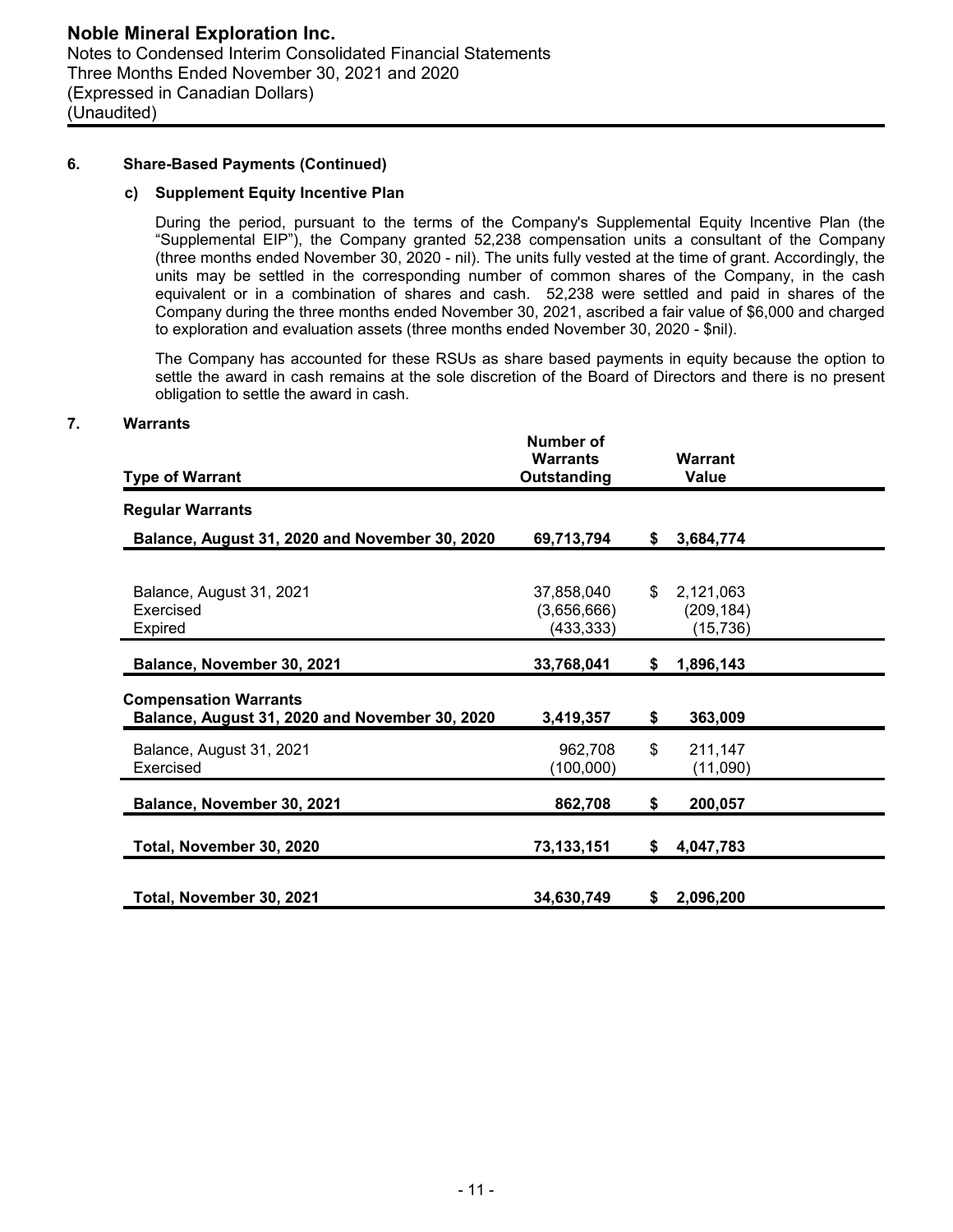# **7. Warrants** (Continued)

The following table summarizes the warrants outstanding at November 30, 2021:

| <b>Expiry Date</b>                | <b>Exercise</b><br>Price (\$) | <b>Number of Warrants</b> |
|-----------------------------------|-------------------------------|---------------------------|
|                                   |                               |                           |
| <b>Compensation Warrants</b>      |                               |                           |
| February 12, 2022                 | 0.11                          | 308,000                   |
| September 7, 2022                 | 0.075                         | 40,000                    |
| February 11, 2022                 | 0.12                          | 441,375                   |
| <b>Regular Warrants</b>           |                               |                           |
| April 20, 2022                    | 0.10                          | 308,318                   |
| August 31, 2022                   | 0.10                          | 5,583,332                 |
| September 15, 2022                | 0.10                          | 9,410,349                 |
| February 12, 2022                 | 0.11                          | 8,150,000                 |
| February 11, 2022                 | 0.12                          | 2,706,875                 |
| February 12, 2022                 | 0.12                          | 5,000,000                 |
| May 22, 2023                      | 0.10                          | 370,000                   |
| August 28, 2023                   | 0.15                          | 2,000,000                 |
| August 28, 2023                   | 0.15                          | 312,500                   |
| <b>Total Warrants Outstanding</b> |                               | 34,630,749                |

Each warrant is exercisable for one common share and one warrant exercisable at \$0.10 per common share.

The weighted average remaining life for the issued and outstanding warrants is 0.73 years (August 31, 2021 - 0.80 years), and the weighted average exercise price is \$0.11 (August 31, 2021 - \$0.11).

# **8. Basic and Diluted Earnings per Share**

The calculation of basic and diluted earnings per share for the three months ended November 30, 2021 was based on the earnings attributable to common shareholders of \$1,695,640 (three months ended November 30, 2020 - loss of \$56,610) and the weighted average number of common shares outstanding of 190,525,781 (three months ended November 30, 2020 - 154,322,739). (Basic and diluted earnings per share are the same).

# **9. Segmented Information**

The Company's operations are comprised of a single reporting operating segment engaged in the exploration and evaluation of mineral resources. As the operations comprise a single reporting segment, amounts disclosed in the consolidated financial statements also represent a single reporting segment. As at November 30, 2021, all of the Company's exploration and evaluation assets are situated in Canada.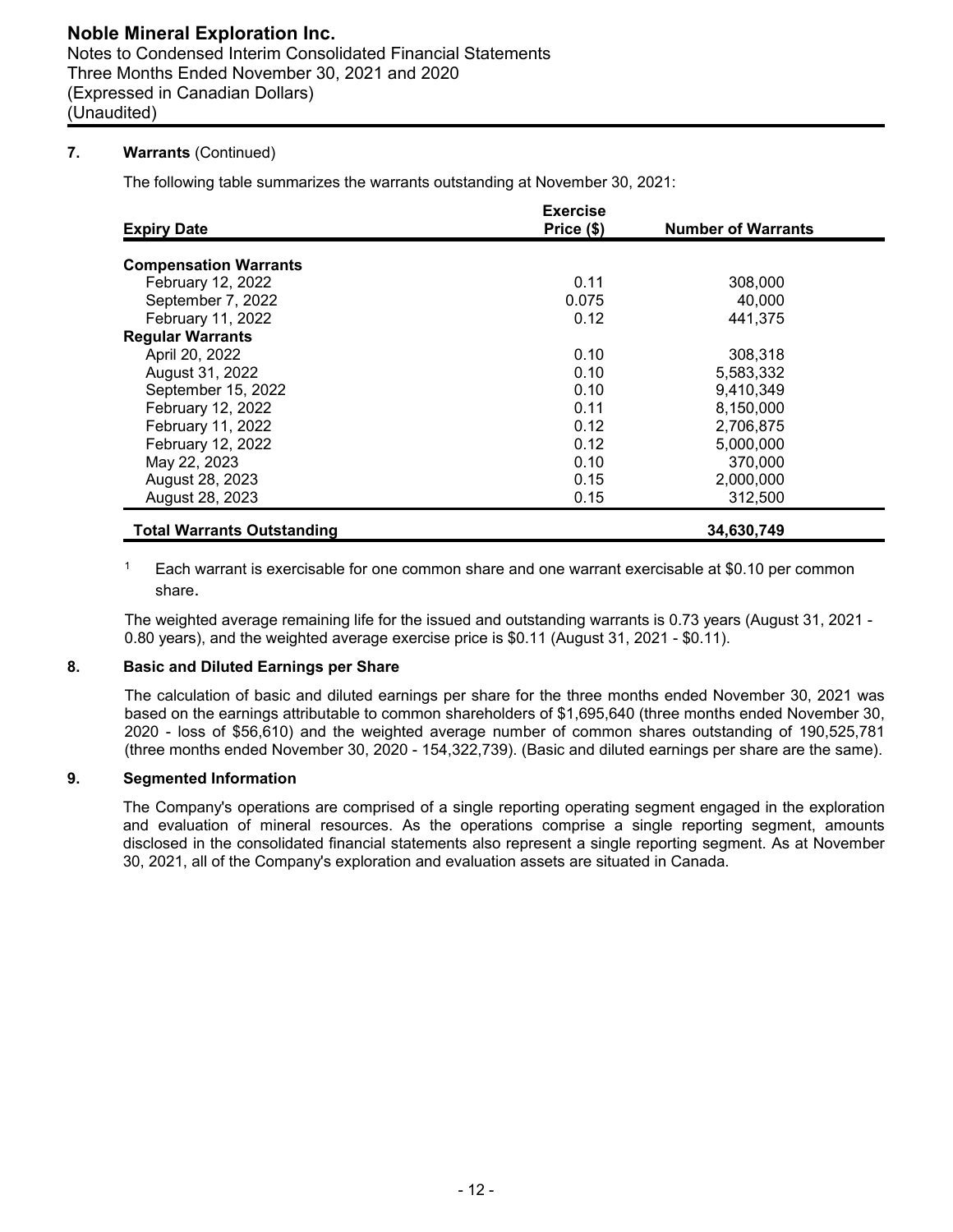#### **10. Related Party Disclosures**

During the three months ended November 30, 2021, the Company incurred an aggregate of \$49,500 (three months ended November 30, 2020 - \$34,500) in management fees to three officers for administering the Company's affairs. Of these amounts, \$30,000 (three months ended November 30, 2020 - \$15,000) was capitalized to exploration and evaluation assets, and \$19,500 (three months ended November 30, 2020 - \$19,500) was included in management fees. As at November 30, 2021, \$4,954 (August 31, 2021 - \$78,465) pertaining to fees and ancillary expense reimbursements were included in accounts payable and accrued liabilities. Officers of the Company were reimbursed for out of pocket expenses that occurred in the normal course of operations.

During the three months ended November 30, 2021, the Company accrued or paid professional fees of \$102,608 (three months ended November 30, 2020 - \$26,260) for legal advice and related services to a legal firm, Ormston List Frawley LLP, from which an officer of the Company is a partner. Approximately \$10,500 (three months ended November 30, 2020 - \$10,500) of that amount is attributable to the services of the Company's Secretary and for related corporate secretarial services, and the remaining \$92,108 (three months ended November 30, 2020 - \$15,760) is attributable to services of other lawyers and legal professionals at Ormston List Frawley LLP. As at November 30, 2021, \$9,128 (August 31, 2021 - \$83,772) pertaining to legal fees were included in accounts payable and accrued liabilities.

The Company's outstanding common shares trade on the TSX Venture Exchange under the symbol NOB and to the knowledge of directors and officers of the Company, the Company's outstanding common shares are widely held.

The above noted transactions are in the normal course of business and are measured at fair value, except as noted, and approved by the Board of Directors in strict adherence to conflict of interest laws and regulations.

| For the three months ended November 30,                                     |    | 2021             |     | 2020    |
|-----------------------------------------------------------------------------|----|------------------|-----|---------|
| Management fees and professional fees<br>Restricted share unit compensation | \$ | 152,108<br>6,000 | - S | 60,760  |
| <b>General and Administrative</b>                                           |    |                  |     |         |
| For the three months ended November 30,                                     |    | 2021             |     | 2020    |
| Accounting and corporate services                                           | \$ | 9,839            | -S  | 10,032  |
| Office and general                                                          |    | 18,825           |     | 6,169   |
| Management fees (Note 10)                                                   |    | 19,500           |     | 19,500  |
| Professional fees (Note 10)                                                 |    | 134,934          |     | 55,260  |
| Shareholder relations                                                       |    | 21,332           |     | 19,474  |
|                                                                             | S  | 204,430 \$       |     | 110,435 |
| <b>Supplemental Cash Flow Information</b>                                   |    |                  |     |         |
| For the three months ended November 30,                                     |    | 2021             |     | 2020    |

Remuneration of the key management personnel of the Company is as follows: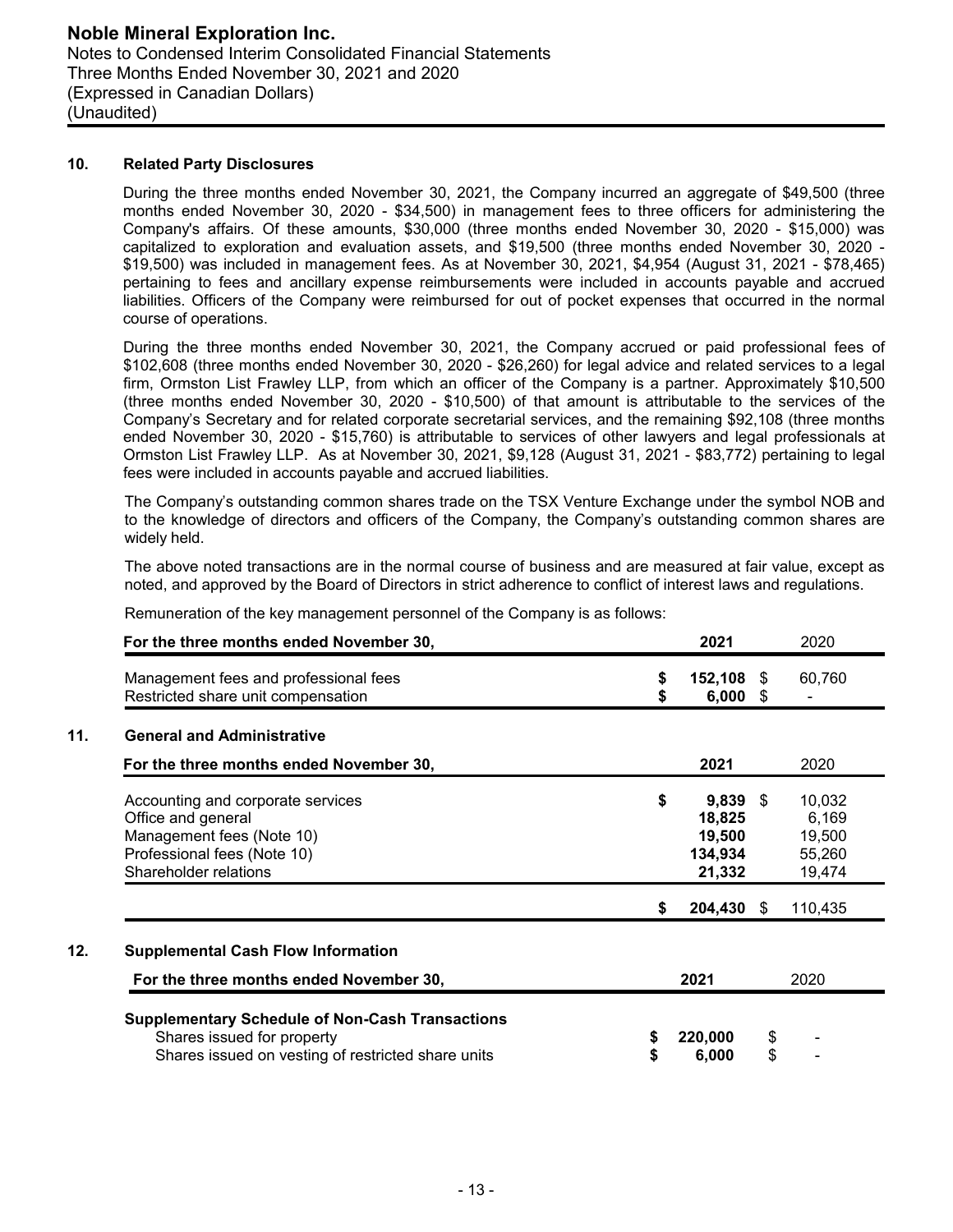# **13. Provision for Mining Land Taxes**

The following is a continuity of the provision for mining land taxes:

|                                                                       |   | <b>Three Months</b><br><b>Ended</b><br>November 30,<br>2021 | Year<br>Ended<br>August 31,<br>2021 |
|-----------------------------------------------------------------------|---|-------------------------------------------------------------|-------------------------------------|
| Opening balance<br>Accrued levy<br>Payments made                      | S | $331,104$ \$<br>4,872                                       | 186,357<br>269,903<br>(125, 156)    |
| Closing balance, included in accounts payable and accrued liabilities |   | 335,976                                                     | 331,104                             |

#### **14. Fair Value Measurements**

Fair value is the price that would be received to sell an asset or paid to transfer a liability in an orderly transaction between market participants at the measurement date. The fair value hierarchy establishes three levels to classify the inputs to valuation techniques used to measure fair value. Level 1 inputs are quoted prices (unadjusted) in active markets for identical assets or liabilities. Level 2 inputs are quoted prices in markets that are not active, quoted prices for similar assets or liabilities in active markets, inputs other than quoted prices that are observable for the asset or liability, or inputs that are derived principally from or corroborated by observable market data or other means. Level 3 inputs are unobservable (supported by little or no market activity). The fair value hierarchy gives the highest priority to Level 1 inputs and the lowest priority to Level 3 inputs.

(a) Assets and liabilities measured at fair value on a recurring basis:

|                                                  | <b>Quoted prices in</b><br>active<br>markets for<br><b>identical assets</b><br>(Level 1) | <b>Significant</b><br>other<br>observable<br>inputs<br>(Level 2) | <b>Significant</b><br>unobservable<br>inputs<br>(Level 3) |                | Aggregate<br>fair value |
|--------------------------------------------------|------------------------------------------------------------------------------------------|------------------------------------------------------------------|-----------------------------------------------------------|----------------|-------------------------|
| As at November 30, 2021<br>Marketable securities | \$10,267,806                                                                             | \$                                                               | \$                                                        |                | \$10,267,806            |
| As at August 31, 2021<br>Marketable securities   | 8,384,716                                                                                | \$                                                               | \$                                                        | $\blacksquare$ | 8,384,716<br>S          |

(b) Fair values of financial assets and liabilities:

|                                                     | <b>November 30, 2021</b>       | <b>August 31, 2021</b> |                                |
|-----------------------------------------------------|--------------------------------|------------------------|--------------------------------|
| Carrying<br>amount                                  | <b>Estimated</b><br>fair value | Carrying<br>amount     | <b>Estimated</b><br>fair value |
|                                                     |                                |                        |                                |
| <b>Financial assets</b>                             |                                |                        |                                |
| Cash and cash equivalents<br>\$1,963,655            | \$1,963,655                    |                        | $$2,114,742$ $$2,114,742$      |
| Marketable securities carried at FVTPL \$10,267,806 | \$10,267,806                   | \$8,384,716            | \$8,384,716                    |
|                                                     |                                |                        |                                |
| \$12,231,461                                        | \$12,231,461                   | \$10,499,458           | \$10,499,458                   |